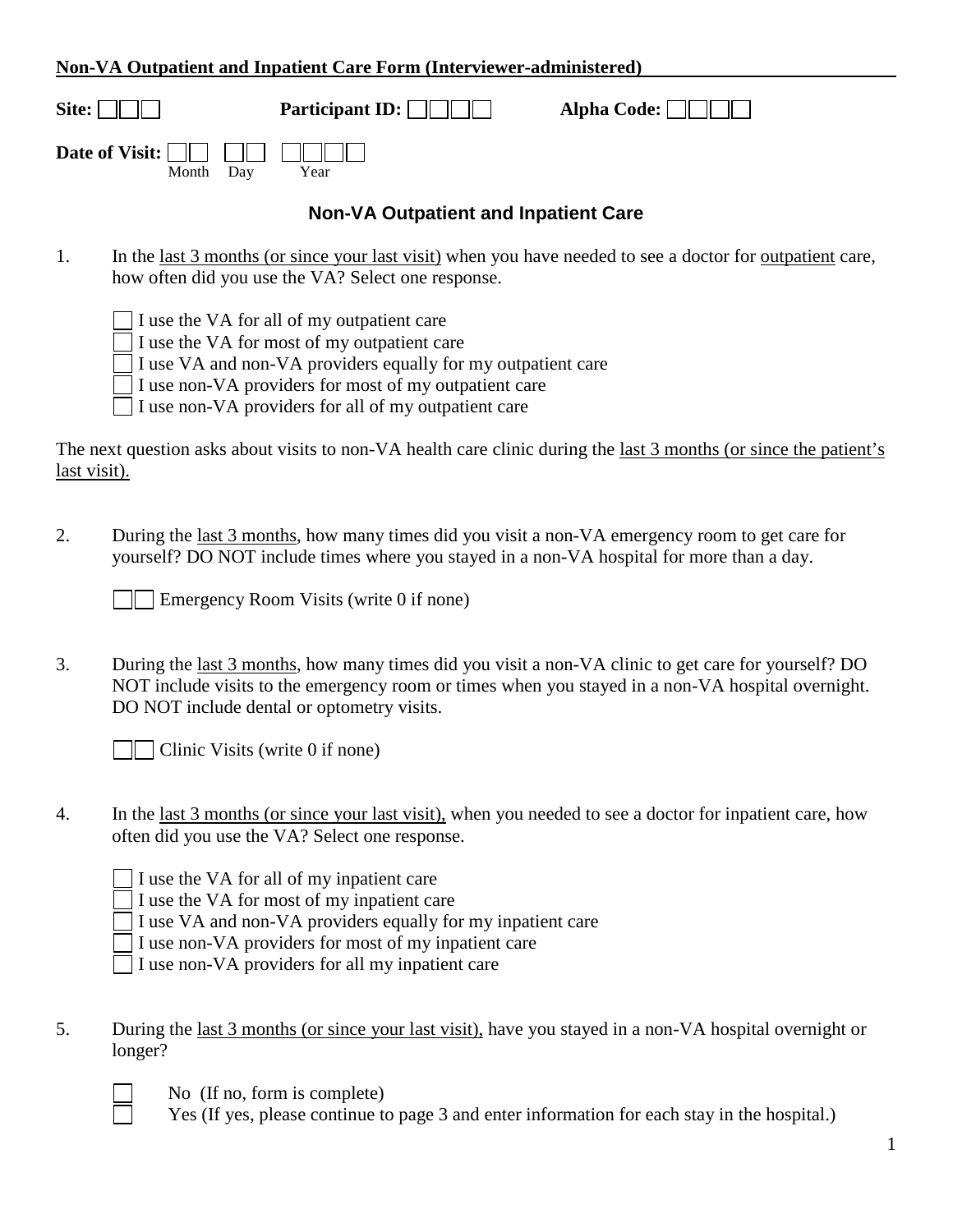6. During the last 3 months (or since your last visit), have you stayed in a non-VA nursing home overnight or longer?

No (If no, form is complete)

Yes (If yes, please continue to page 3 and enter information for each stay.)

7. During the last 3 months (or since your last visit), have you stayed in a non-VA psychiatric or substance abuse facility overnight or longer?

No (If no, form is complete)

Yes (If yes, please continue to page 3 and enter information for each stay.)

8. During the last 3 months (or since your last visit), have you stayed in a non-VA residential rehabilitation, half-way house or domiciliary overnight or longer?

No (If no, form is complete)

Yes (If yes, please continue to page 3 and enter information for each stay.)